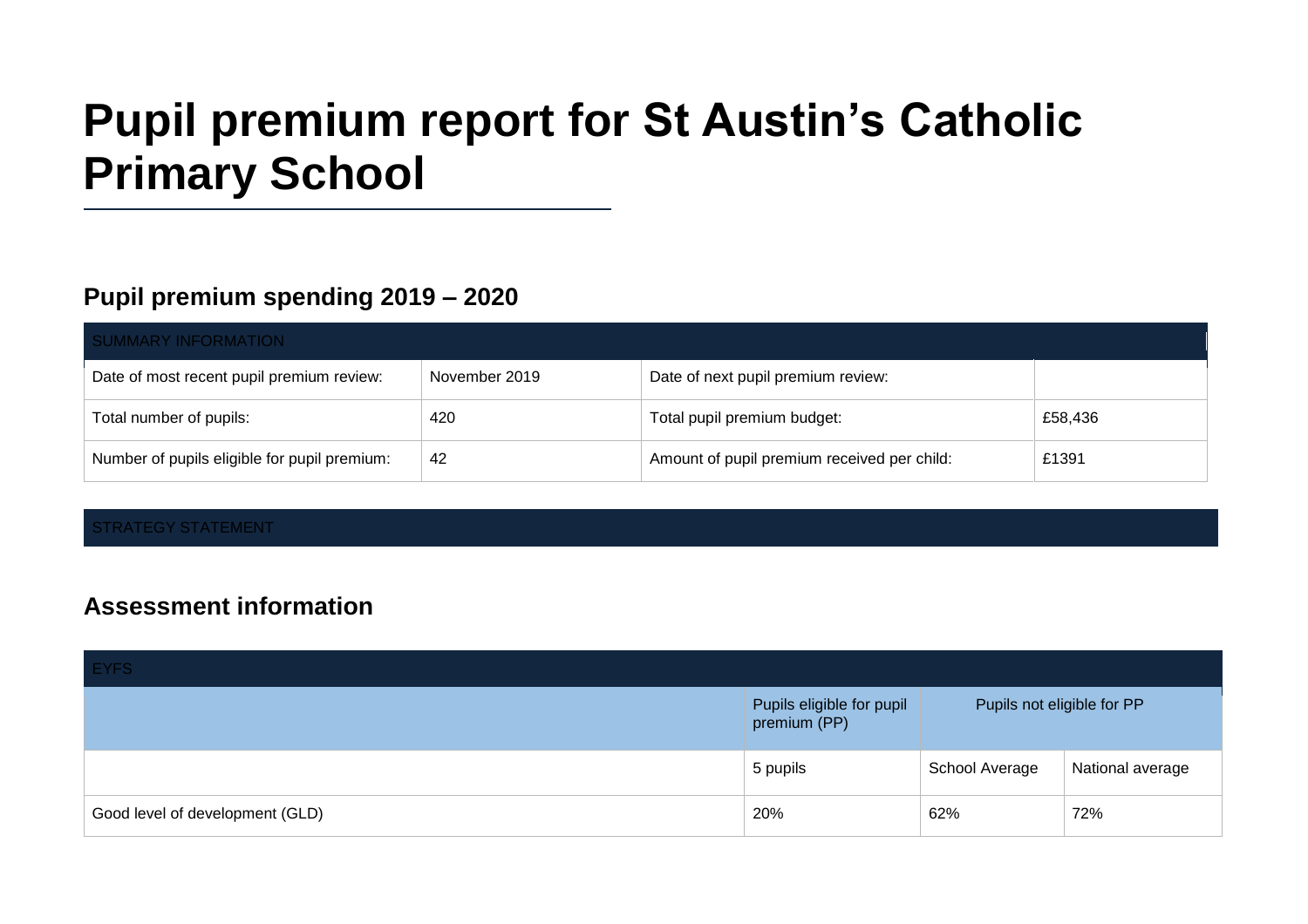| EYFS    |     |     |  |
|---------|-----|-----|--|
| Reading | 40% | 72% |  |
| Writing | 20% | 62% |  |
| Number  | 40% | 80% |  |
| Shape   | 40% | 77% |  |

| YEAR 1 PHONICS SCREENING CHECK |                            |                  |  |
|--------------------------------|----------------------------|------------------|--|
| Pupils eligible for PP         | Pupils not eligible for PP | National average |  |
| $5 = 8%$                       | $56 = 92\%$                | 82%              |  |

| <b>END OF KS1</b>                                                    |                        |                            |                  |
|----------------------------------------------------------------------|------------------------|----------------------------|------------------|
|                                                                      | Pupils eligible for PP | Pupils not eligible for PP |                  |
| 4 pupils                                                             |                        | School average             | National average |
| % achieving expected standard or above in reading, writing and maths | 50%                    | 70%                        |                  |
| % making expected progress in reading                                | 75%                    | 79%                        | 78%              |
| % making expected progress in writing                                | 75%                    | 71%                        | 73%              |
| % making expected progress in maths                                  | 50%                    | 84%                        | 79%              |

#### END OF KS2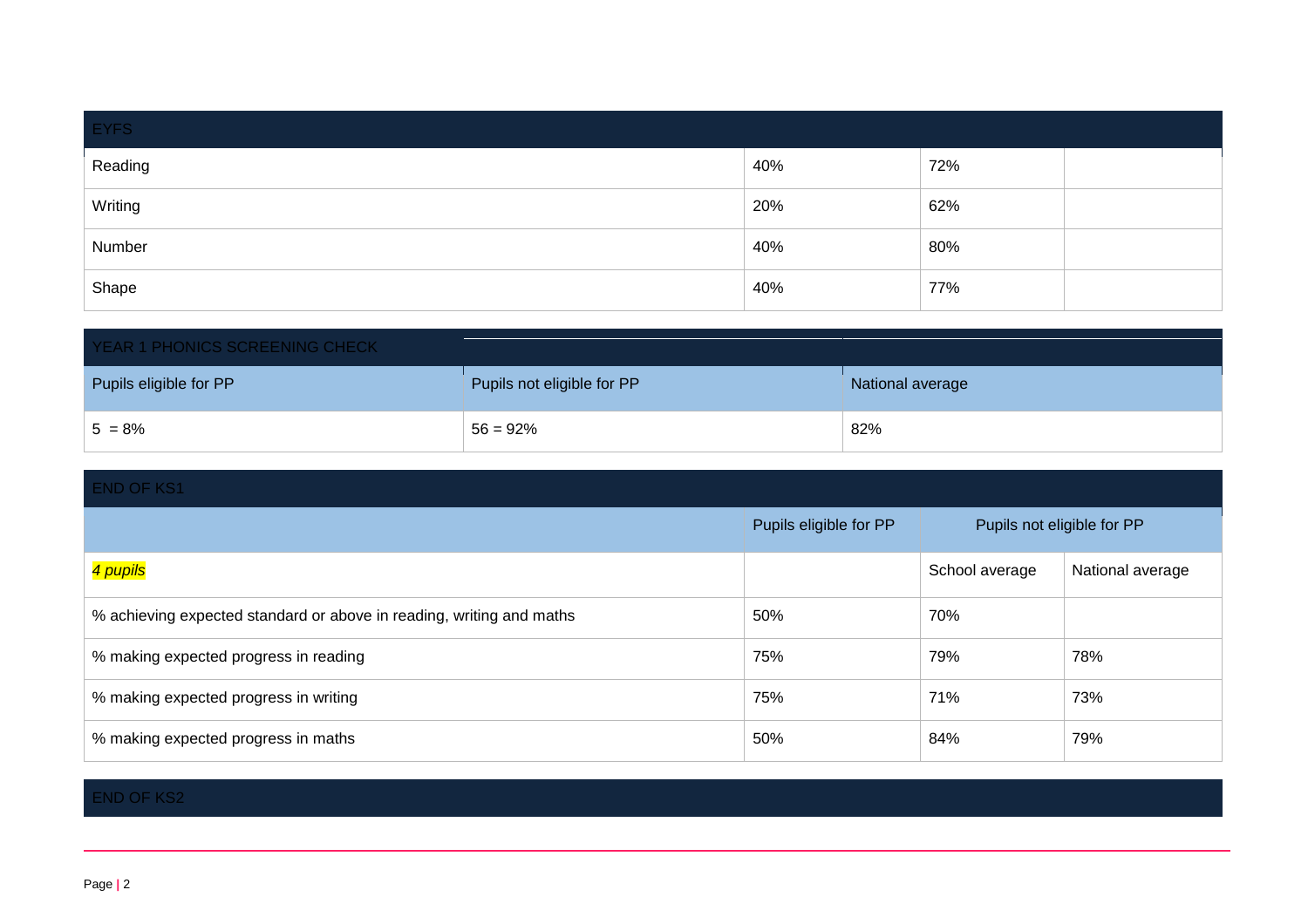| <b>END OF KS2</b>                                                    |                        |                            |                  |
|----------------------------------------------------------------------|------------------------|----------------------------|------------------|
|                                                                      | Pupils eligible for PP | Pupils not eligible for PP |                  |
|                                                                      | <b>11 CHILDREN</b>     | School average             | National average |
| % achieving expected standard or above in reading, writing and maths | 64%                    | 71%                        | 71%              |
| % making expected progress in reading                                | 64%                    | 74%                        | 78%              |
| % making expected progress in writing                                | 79%                    | 79%                        | 83%              |
| % making expected progress in maths                                  | 86%                    | 84%                        | 84%              |

## **Barriers to learning**

BARRIERS TO FUTURE ATTAINMENT

Academic barriers: *(issues addressed in school such as low levels of literacy/maths)*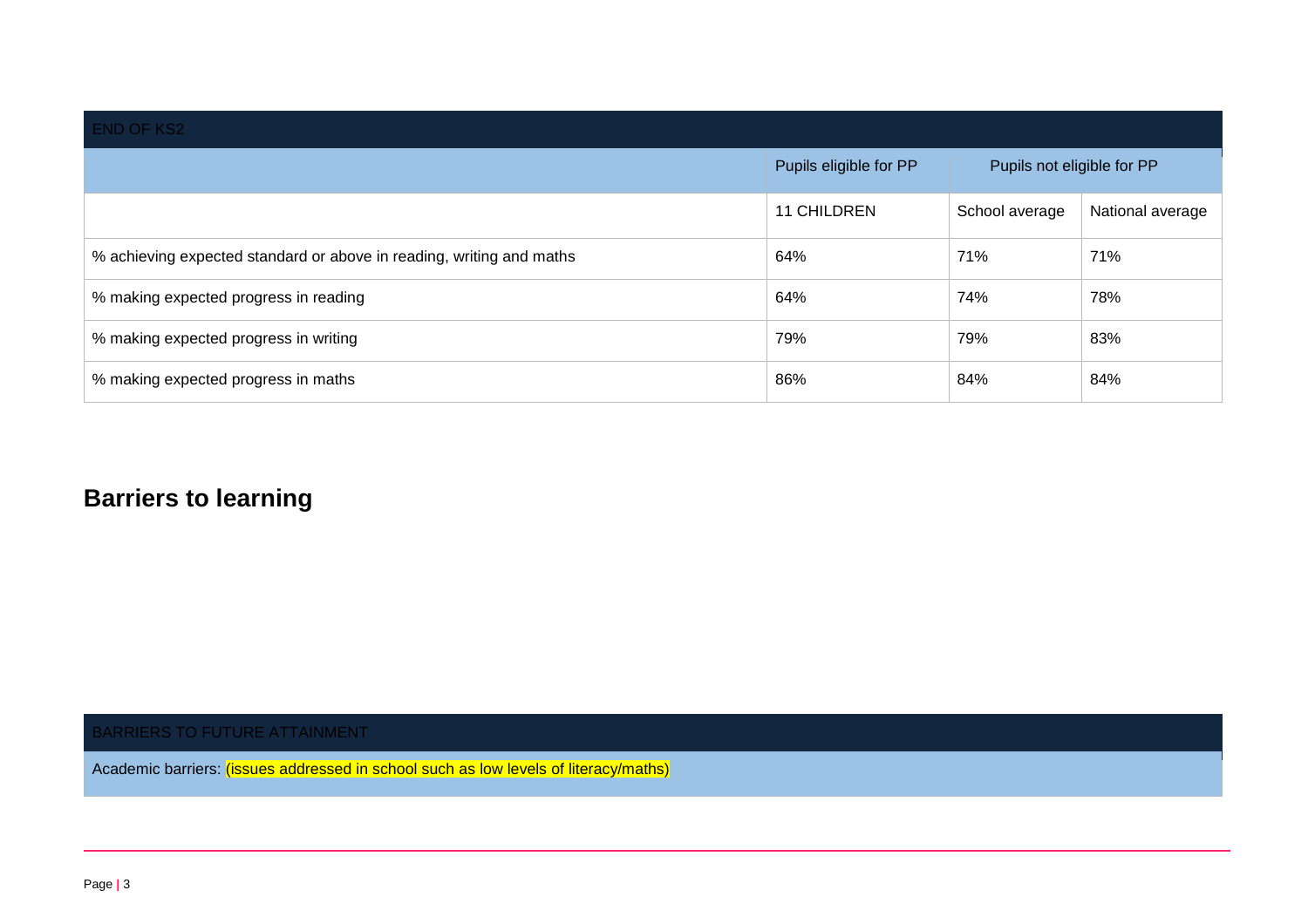| A | 29% of pupil premium children are SEND. Lack of basic life skills and opportunities in vocational development in raising standards in KS2                                      |
|---|--------------------------------------------------------------------------------------------------------------------------------------------------------------------------------|
| B | Increasing amounts of children with SEND which is also becoming more complicated with a noticeable increase4 in the number of children presenting<br>with mental health needs. |
|   | The school needs to engage vulnerable families through workshops, EHATs FSSW.                                                                                                  |

|   | <b>ADDITIONAL BARRIERS</b>                                                                                          |  |  |
|---|---------------------------------------------------------------------------------------------------------------------|--|--|
|   | External barriers (issues which require action outside school such as home learning environment and low attendance) |  |  |
| D | Attendance is currently 97% whole school v 93% pupil premium.                                                       |  |  |
|   | Children entering nursery with low level language skills or not prepared for school.                                |  |  |
|   | Home learning environment is not always conducive for effective learning and lack routine.                          |  |  |

#### INTENDED OUTCOMES

Specific outcomes Specific outcomes Success criteria Success criteria Success criteria Success criteria Success criteria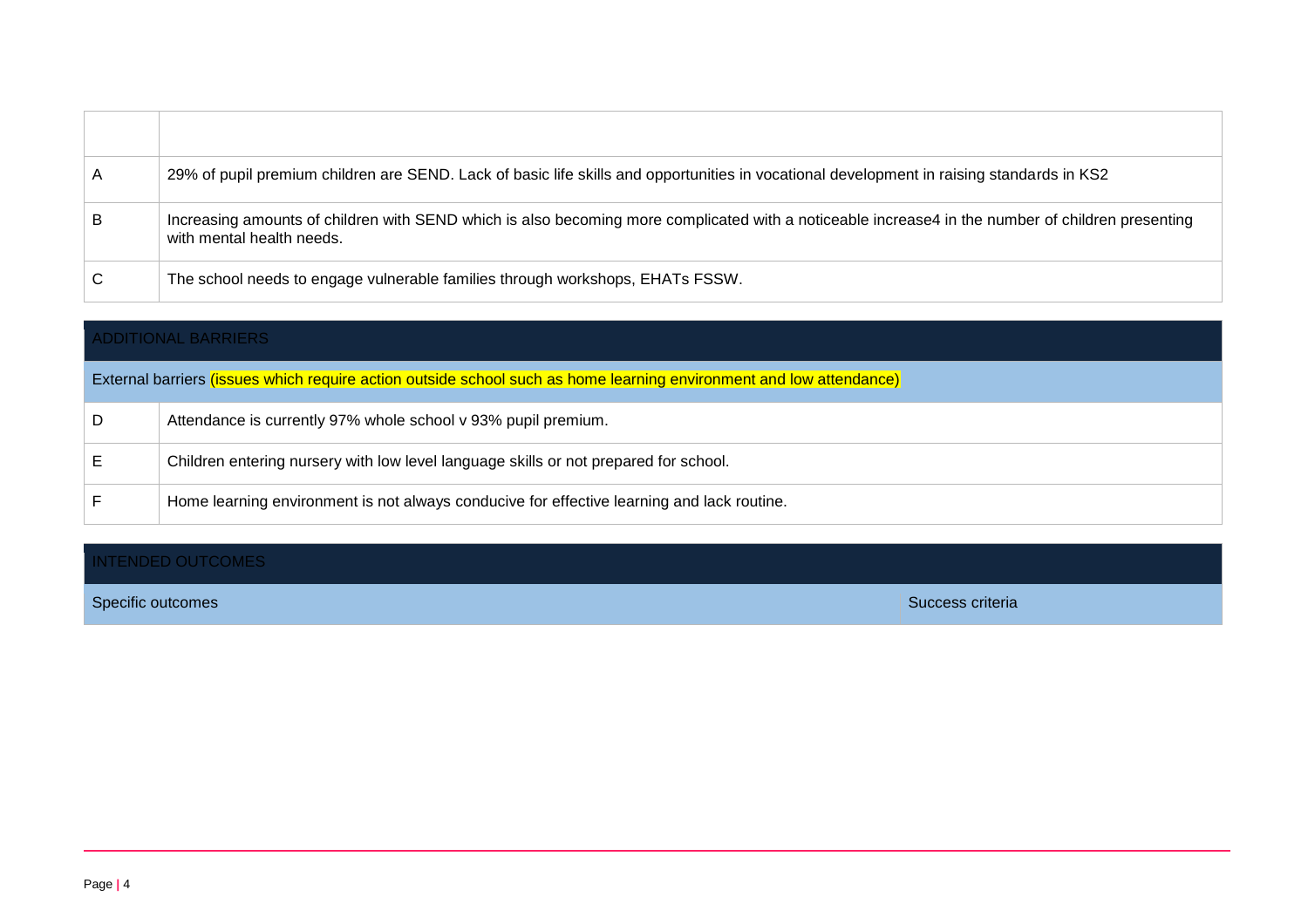| A | Teaching<br>We know that if you provide high-quality teaching that is effective for disadvantaged learners then you<br>are providing effective teaching for all.<br>CPD for staff, teaching and non teaching.<br>Develop pupils' language capability to support reading and writing. Exposing pupils to an increasingly<br>wide range of texts, with an appropriate level of challenge, will develop their language capability. This<br>should include active engagement with a wide range of genres and media, including digital texts.<br>Repeated exposure to new vocabulary is necessary across spoken language, reading and writing; • pre-<br>teaching and discussing new words can support reading comprehension; • pupils should learn both new<br>words and how to use familiar words in new contexts; • vocabulary learning should entail active<br>engagement in learning tasks; and • digital technology can be used to help develop and teach<br>vocabulary.<br>CPD Day 2<br>Building a curriculum delivered by Steph Wells (SIL) | Pupil Premium children will achieve<br>challenging targets set for them at the end<br>of each key stage<br><b>Planning Power of Reading</b><br>Book scrutiny with SL/ SLT<br>Progress meetings termly Unit tests -<br>NFER Class monitoring Forms (OCT, FEB,<br>JULY)<br>TT training to track PP children #<br>Learning walks and observations of core<br>subjects by SL. |
|---|------------------------------------------------------------------------------------------------------------------------------------------------------------------------------------------------------------------------------------------------------------------------------------------------------------------------------------------------------------------------------------------------------------------------------------------------------------------------------------------------------------------------------------------------------------------------------------------------------------------------------------------------------------------------------------------------------------------------------------------------------------------------------------------------------------------------------------------------------------------------------------------------------------------------------------------------------------------------------------------------------------------------------------------------|---------------------------------------------------------------------------------------------------------------------------------------------------------------------------------------------------------------------------------------------------------------------------------------------------------------------------------------------------------------------------|
| B | Academic Support<br>Improve confidence, progress and attainment of all p premium children.                                                                                                                                                                                                                                                                                                                                                                                                                                                                                                                                                                                                                                                                                                                                                                                                                                                                                                                                                     | Highter proportion of PP children to achieve<br>or exceed their end of year targets.                                                                                                                                                                                                                                                                                      |
| C | <b>Wider Strategies</b><br>Extra curricular activities Yoga, Polytunnel, LSSP extra curricular PE.                                                                                                                                                                                                                                                                                                                                                                                                                                                                                                                                                                                                                                                                                                                                                                                                                                                                                                                                             |                                                                                                                                                                                                                                                                                                                                                                           |
| D | Pupils identified for targeted support from services including EWO. Attendance and behaviour to<br>continue to improve and be challenged, continue to reduce the number of persistent absentees.                                                                                                                                                                                                                                                                                                                                                                                                                                                                                                                                                                                                                                                                                                                                                                                                                                               | Attendance is in line or above national<br>average for all vulnerable groups.                                                                                                                                                                                                                                                                                             |

# **Planned expenditure for current academic year**

| <b>ACADEMIC YEAR</b>        |  |  |
|-----------------------------|--|--|
| Quality of teaching for all |  |  |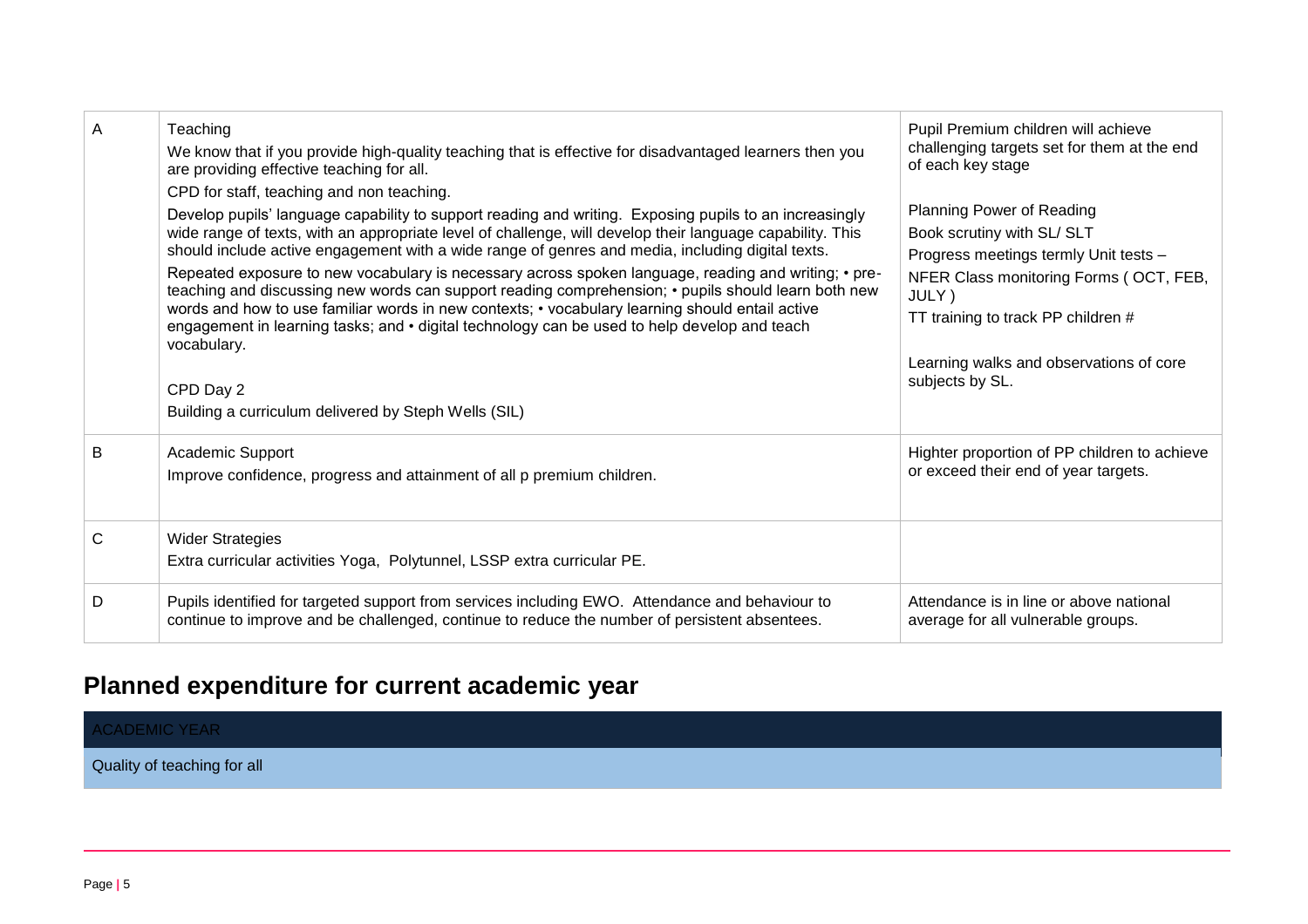| Action                                                                                                                    | Intended outcome                                                                                          | What's the evidence and<br>rationale for this choice?                                                                                                                                                                               | How will you make sure it's<br>implemented well?                                   | Staff lead | When will you<br>review this? |
|---------------------------------------------------------------------------------------------------------------------------|-----------------------------------------------------------------------------------------------------------|-------------------------------------------------------------------------------------------------------------------------------------------------------------------------------------------------------------------------------------|------------------------------------------------------------------------------------|------------|-------------------------------|
| Improve vocabulary<br>and language skills<br>CPD - Whole school<br>INSET on vocabulary.<br>Curriculum<br>INSET(April 2020 | Children's spoken<br>and written language<br>to improve.                                                  | Combine professional knowledge<br>with robust evidence about<br>approaches that are known to be<br>effective. Refer to:<br>• EEF Teaching and learning<br>toolkit<br>• NFER report on supporting the<br>attainment of disadvantaged | Learning walks<br>Book scrutiny<br>Pupil progress meetings                         | D. Hints   | <b>July 2020</b>              |
| <b>PSHE Conference</b>                                                                                                    | New PSHE lead to<br>attend conference to<br>ensure PSHE<br>provision is<br>meaningful to the<br>children. | pupils<br>Ofsted's 2013 and 2014 report on<br>pupil premium progress                                                                                                                                                                | Delivery during Directed time.<br>Pupil interviews/ pupil voice<br>Staff feedback. | S. Craven  | <b>July 2020</b>              |
| Targeted support<br>J. Bourke                                                                                             | G&T children<br>targeted                                                                                  |                                                                                                                                                                                                                                     |                                                                                    |            |                               |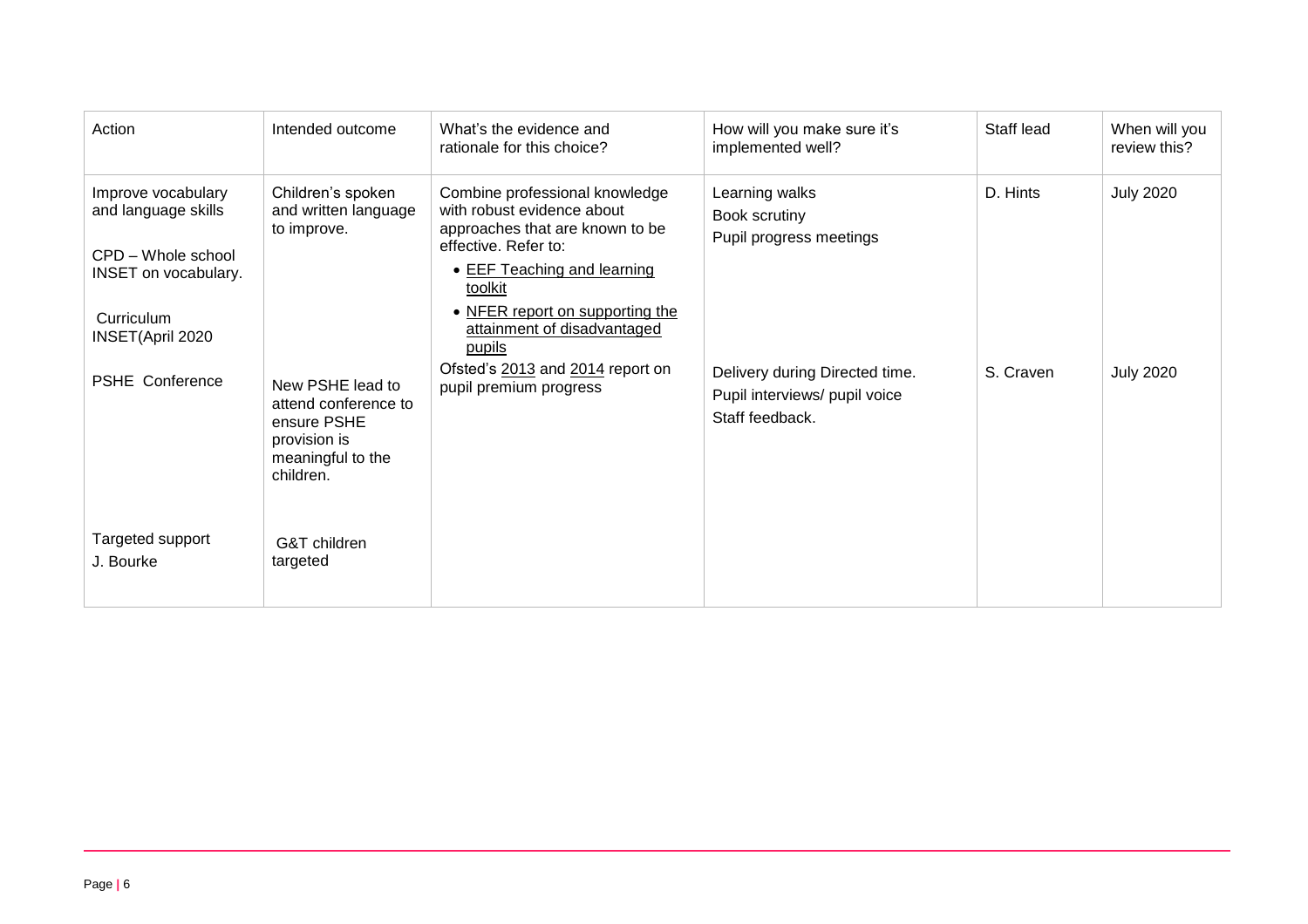| <b>SENDCO</b><br>Implement<br>interventions for SEND<br>children to meet their<br>needs and enable them<br>to reach their potential<br>S. Hughes<br>SENDCO 50% non<br>teaching timetable to<br>provide support for<br>families and children. | For all Pupil Premium<br>children with SEND<br>to have access to a<br>full and diverse<br>curriculum that meets<br>their needs and<br>allows them to make<br>progress and reach<br>their full potential. | Robust assessments have<br>highlighted the SEN PP children's<br>need and then the appropriate<br>intervention has been implemented<br><b>Cognition and Learning: ELKLAN,</b><br>ELS Toe by toe, 1:1 Reading, ALS,<br>small group Reading, Writing and<br>Maths groups.<br><b>SEMH: A Quiet Place, Seedlings,</b><br>Rainbows.<br><b>Sensory and Physical: specific</b><br>small group handwriting target, brain<br>breaks, mile a day, sensory<br>resources.<br>Speech, Language and<br><b>Communication: ELKLAN program,</b><br>role-play, small group speaking and<br>listening | Monitoring: book scrutiny, learning<br>walks, analysis of data, pupil and<br>parent voice,                                                                                 | S.Hughes<br><b>EYFS</b> staff<br><b>LSOs</b> | Half termly                   |
|----------------------------------------------------------------------------------------------------------------------------------------------------------------------------------------------------------------------------------------------|----------------------------------------------------------------------------------------------------------------------------------------------------------------------------------------------------------|-----------------------------------------------------------------------------------------------------------------------------------------------------------------------------------------------------------------------------------------------------------------------------------------------------------------------------------------------------------------------------------------------------------------------------------------------------------------------------------------------------------------------------------------------------------------------------------|----------------------------------------------------------------------------------------------------------------------------------------------------------------------------|----------------------------------------------|-------------------------------|
| Total budgeted cost:<br>£30 500                                                                                                                                                                                                              |                                                                                                                                                                                                          |                                                                                                                                                                                                                                                                                                                                                                                                                                                                                                                                                                                   |                                                                                                                                                                            |                                              |                               |
| Targeted support                                                                                                                                                                                                                             |                                                                                                                                                                                                          |                                                                                                                                                                                                                                                                                                                                                                                                                                                                                                                                                                                   |                                                                                                                                                                            |                                              |                               |
| Action                                                                                                                                                                                                                                       | Intended outcome                                                                                                                                                                                         | What's the evidence and<br>rationale for this choice?                                                                                                                                                                                                                                                                                                                                                                                                                                                                                                                             | How will you make sure it's<br>implemented well?                                                                                                                           | Staff lead                                   | When will you<br>review this? |
| Provide free places at<br>breakfast club Bronze,<br>Silver, Gold Reward<br>scheme Certificates<br>and Badges Class<br>trophies Day trip in<br>Summer term<br>Vouchers for 100%                                                               | Improve Attendance<br>of PP children from<br>95% to 97% in this<br>academic year                                                                                                                         | 4% difference between pp and non<br>pp children's attendance.                                                                                                                                                                                                                                                                                                                                                                                                                                                                                                                     | EWO meet to specific parents<br>Teachers target PP children<br>Newsletters, APP, emails Letters,<br>home visits, Certificates Website info<br>for parents School newspaper | S. Hughes                                    | Feb 2020                      |